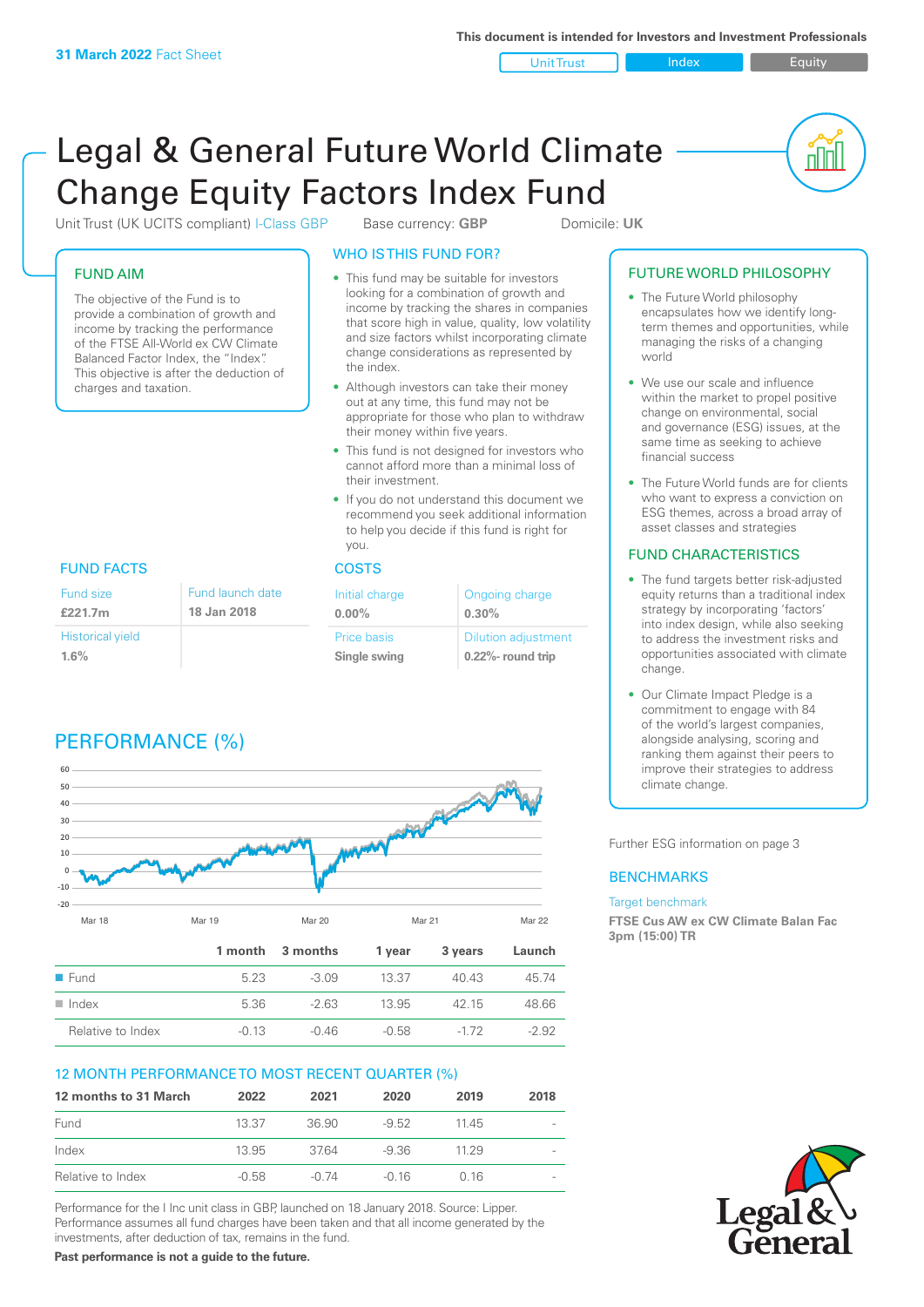### PORTFOLIO BREAKDOWN

All data sources are a combination of LGIM and the Fund Accountant unless otherwise stated. Totals may not sum to due to rounding. In order to minimise transaction costs, the Fund will not always own all the assets that constitute the index and on occasion it will own assets that are not in the index. The number of fund holdings can also differ from the index due to corporate events and proxy holdings.



### SECTOR (%)

| ■ Technology               | 20.8 |
|----------------------------|------|
| $\blacksquare$ Industrials | 15.3 |
| $\blacksquare$ Financials  | 142  |
| ■ Consumer Discretionary   | 11.3 |
| ■ Consumer Staples         | 9.0  |
| ■ Health Care              | 8.7  |
| $\blacksquare$ Utilities   | 6.1  |
| ■ Telecommunications       | 5.8  |
| ■ Basic Materials          | 3.6  |
| ■ Real Estate              | 3.3  |
| ■ Energy                   | 1.9  |
|                            |      |

### COUNTRY (%)

|   | <b>United States</b> | 57.4 |  |
|---|----------------------|------|--|
|   | Japan                | 9.1  |  |
| 4 | United Kingdom       | 6.3  |  |
|   | Australia            | 2.7  |  |
|   | Taiwan               | 2.6  |  |
|   | France               | 2.5  |  |
| ÷ | Switzerland          | 2.2  |  |
|   | Sweden               | 1.8  |  |
|   | Germany              | 1.7  |  |
|   | Other                | 13.8 |  |
|   |                      |      |  |

### MARKET CAPITALISATION (%) TOP 10 HOLDINGS (%)

| $\blacksquare$ Large | 68.8 |
|----------------------|------|
| $\blacksquare$ Mid   | 31.3 |

■ Top 10 holdings 19.3% ■ Rest of portfolio 80.7% No. of holdings in fund 1,578 No. of holdings in index 1,534

| Microsoft          | 48             |
|--------------------|----------------|
| Apple              | 3.9            |
| Alphabet A         | 25             |
| Alphabet C         | 2.4            |
| Amazon.Com         | 1.5            |
| Cisco Systems      | 1.1            |
| S&P Global         | 1 <sub>0</sub> |
| T Rowe Price Group | 0 S            |
| Moody's            | 0 7            |
| Unilever           | (1 /           |
|                    |                |



The Index Fund Management team comprises 25 fund managers, supported by two analysts. Management oversight is provided by the Global Head of Index Funds. The team has average industry experience of 15 years, of which seven years has been at LGIM, and is focused on achieving the equally important objectives of close tracking and maximising returns.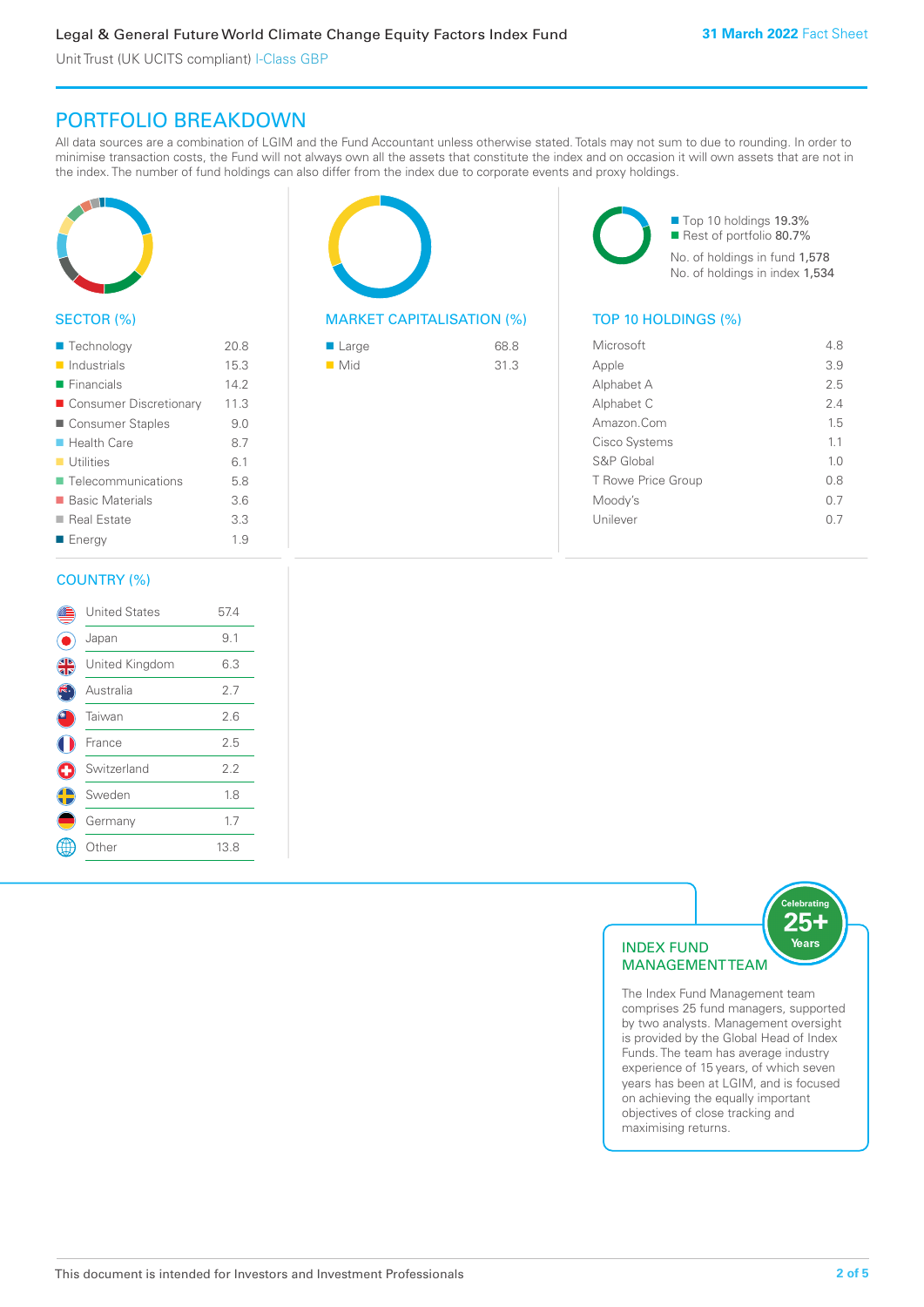### ESG COMMITMENT

From diesel emissions to oil spills, there have been many tangible examples in recent years of how failures in the way companies are run can have a harmful impact on the environment, society and investor returns. We believe responsible investing can mitigate the risk of such outcomes and has the potential to improve returns through the integration of environmental, social and governance (ESG) considerations, active ownership and longterm thematic analysis.

### ENVIRONMENTAL PERFORMANCE

Carbon dioxide (CO2) is the most significant contributor to greenhouse gas emissions which are driving climate change. Compared to a fund tracking the unadjusted benchmark, the fund will have a different exposure to current and future sources of carbon dioxide emissions.





**10%** Increase in green revenues

> **Equivalent to \$-553 million**

### GREEN REVENUES

Green revenues are derived from products and solutions which contribute positively to the transition to a low carbon economy. Investors may benefit from encouraging companies to adapt their revenue models to a low carbon economy.

This fund aims to measure and increase its exposure to companies with green revenues. The figures below indicate green revenues as a percentage of total revenues generated by the companies in the fund.

**4%** Fund **4%** Benchmark

This means that companies generated **0%** more green revenues compared to those in the benchmark. This increase is equivalent to **\$-553 million**.



For further information please go to www.lgim.com/esginfo Ø

**The proxy benchmark for this fund is FTSE All-World Index.**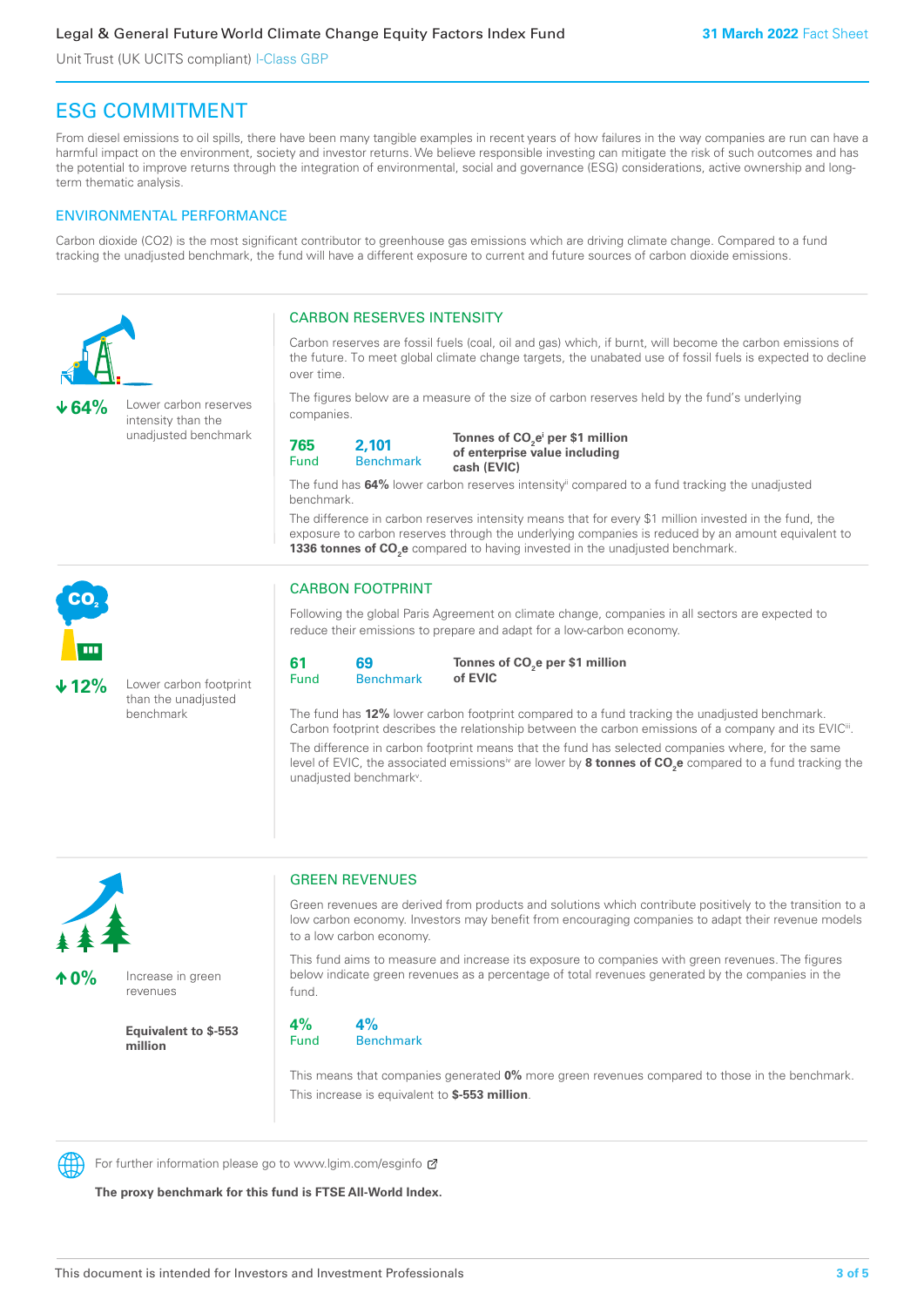### **NOTES**

 $^\mathrm{i}$  Carbon dioxide equivalent (CO<sub>2</sub>e) is a standard unit to compare the emissions of different greenhouse gases.

ii This metric looks at the embedded carbon in the fossil fuel reserves owned by a company, divided by a company's enterprise value (including cash), to adjust for company size. This represents a carbon reserves intensity score for a company.

iii The choice of this metric follows best practice recommendations from the **Task Force on Climate-related Financial Disclosures.**

iv Data on carbon emissions from a company's operations and purchased energy is used.

v This measure is the result of differences in the weights of companies between the index or the fund and the benchmark, and does not depend on the amount invested in the fund. It describes the relative 'carbon efficiency' of different companies in the benchmark (i.e. how much carbon was emitted per unit of sales) or in the fund, not the contribution of an individual investor in financing carbon emissions.

#### **Third Party Disclaimers and Information**

Unless otherwise indicated all data contained in this factsheet is sourced from Legal & General Investment Management Limited. Where this document contains third party data ("Third Party Data"), we cannot guarantee the accuracy, completeness or reliability of such Third Party Data and accept no responsibility or liability whatsoever in respect of such Third Party Data, or in respect of any loss or damage suffered by you, your client or any other party arising in connection with either the provision of Third Party Data or any inaccuracies, errors or omissions, regardless of cause in any Third Party Data.

Where we use third party data within this document, it is never used directly and instead it forms the basis of our own calculations; we do so under licence and with the providers' legal permission.

While all reasonable endeavours are taken to ensure the data provided is accurate, it is important to note that the data providers assume no responsibility for errors or omissions and cannot be held liable for damage arising from our use of their data within our calculations. Information is for recipients' internal use only.

Source: HSBC© HSBC 2021.

Powered by Refinitiv Information.

Powered by Sustainalytics 2021.

Source: ISS.